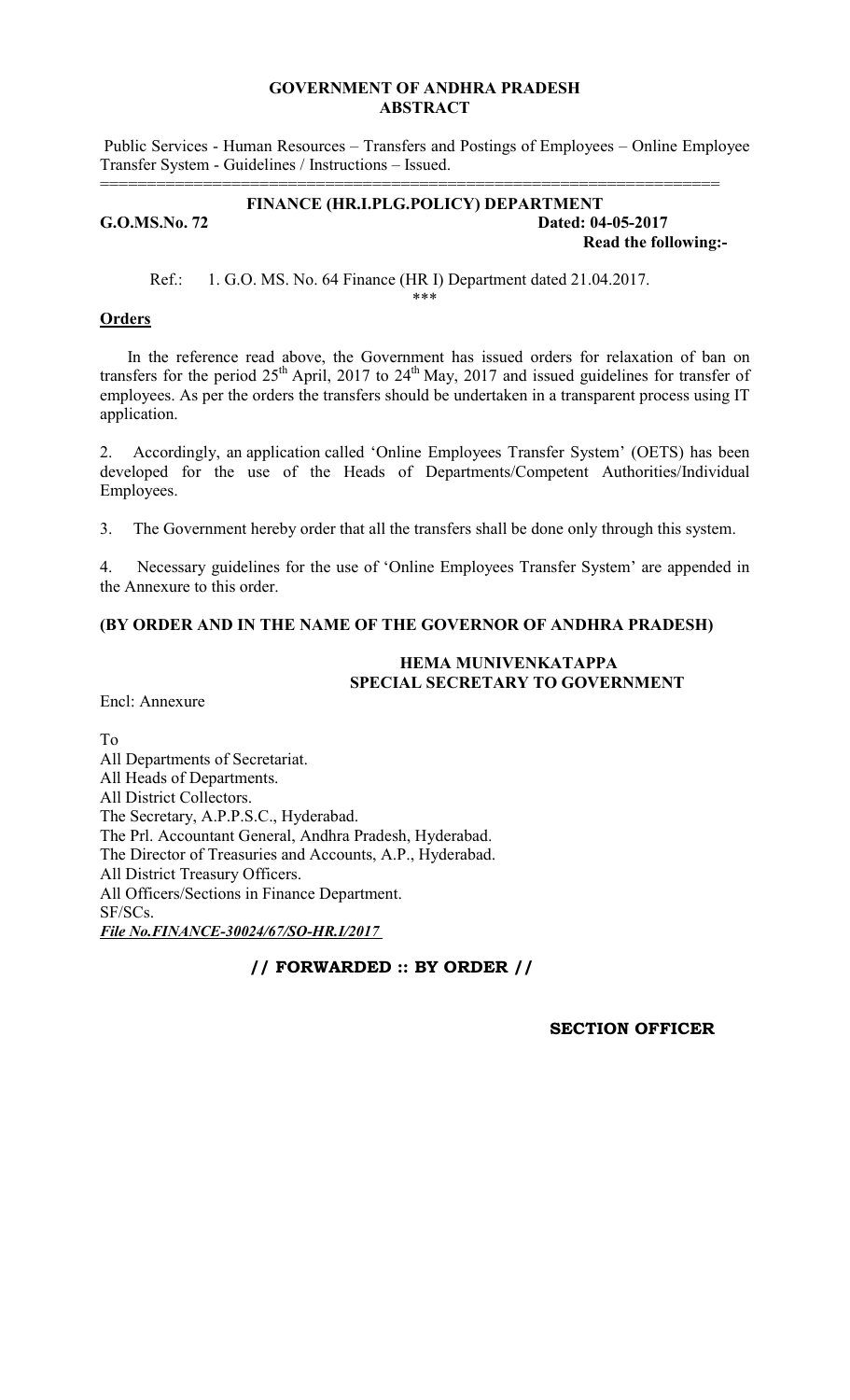#### **ANNEXURE**

### **INSTRUCTIONS FOR USING THE ONLINE EMPLOYEE TRANSFER SYSTEM**

 Government of Andhra Pradesh issued G.O. MS. No. 64 Dt.: 21-04-2017 outlining the guidelines/instructions for transfers and postings for the year 2017 cycle. It is outlined in this order about the process and need to adopt a transparent system to carry out the transfer processes. Towards this, the Finance Department has designed and developed the 'Online Employee Transfer System' (OETS), an application to be used by the individual Eligible Employees, the Competent Authorities and the Heads of Departments, to facilitate a seamless and transparent process.

Guidelines and Instructions for using the online applications are outlined below for the benefit of users, who are expected to use this application:

### **Process**:

This process illustration showcases 7 main steps or activities in the process, some of which are performed online in the application and some are done outside as manual processes. Key users for the application are – Competent Authority, Head of the Department, Employee. Different reports are made available on the tool to get insights into some of the aspects like eligible employees list, finalized vacancies, counselling schedules, ITDA areas etc. The tool is also being set up to generate transfer orders for the finalized transfers. Following are a set of brief guidelines on using the online application through astep by step activity, by the role and the expected outcomes:

### **GENERAL**:

- URL for the Online Application is: https://transfers.apcfss.in
- Login to the Application:
	- o User ID Employee ID (as per the Payroll). If Employee ID is not known please contact your CA, HOD, Supervisor or DDO
	- o Mobile Number Enter the Mobile Number to which you would like to receive OTP and other communication during the transfer process
	- o One Time Password (OTP) An OTP will be sent to the Mobile Number that you enter
	- o Bank Account Number Your Bank Account Number is the number where you receive your salary as per the available records with the payroll. This is used for second level authentication.
	- Competent Authority Login will have the following options:
		- o Publish the Eligible Employee List for Transfers along with their details
		- o Publish the existing and potential vacancies list
		- o Enter the Employee rankings in the merit order within the each grouping
		- o Capture counselling details
		- o Review and Finalize the new postings for the eligible employees
		- o Generate Transfer Orders for the eligible employees about their new postings
		- o Reports
- Employee Login will have the following options:
	- o Review the employee details and request for any changes through CA
	- o Review the list of vacancies
	- o Submit preferences against the vacancies
	- o Reports
- HOD Login will have the following options:
	- o Review the activities of CA
	- o Review the CA data and ensure the accuracy
	- o Reports

#### **Help Desk:**

Finance Department has enabled a help desk to support the Competent Authorities, HODs and Employees in the process of using the application. The help desk can be reached at the following email and telephones:

**email:** helpdesk.transfers@apcfss.in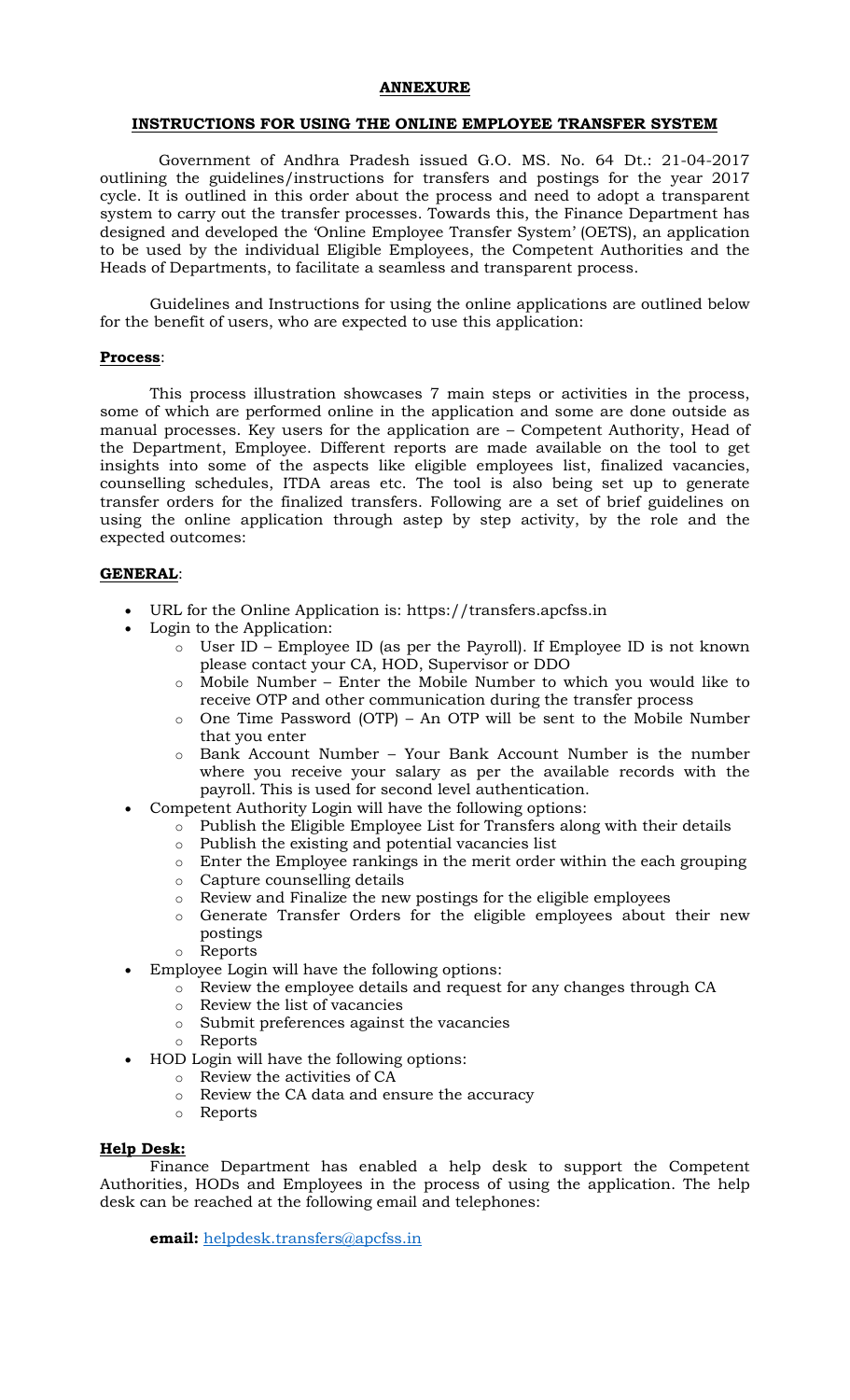### **Contact:**

*Process Issues*: Krishnaveni G @ 8501097733 or Sai Seshu @ 9885355951

*Software Issues*: Md. Rizwan @9963922376

#### **PROCESS STEPS**:



#### **STEP 1:**

- 1. Competent Authority Should draw up the list of eligible employees >5 years at one station continuously; >3 and <5 years meeting certain criteria (as outlined under point 3 (iv) in GO MS No. 64 dt. 21/4/2017) and have submitted request for transfer (each department/CA will define how these requests shall be submitted); >2 years at a ITDA area – and notify the list by publishing it on Notice boards and department portals. *<Manual Step – CA – No Application – To be completed by 2/5/2017>*Employees – If meeting the criteria as outlined under point 3 (iv) in GO MS No. 64 dt. 21/4/2017, and would like to be considered for a transfer, shouldapproach the CA and submit a request for transfer along with a certificate of verification of the criteria. Please note that such request transfers are limited to 5% of the employees in any working cadre. If at a ITDA for >2 years and willing to continue in the ITDA area, a willingness to continue should be submitted to CA. Please note, CA will decide to accept these requests on merits on a case to case basis.<*Manual Step – Employee – CA – No Application – To be completed by 2/5/2017>*
	- 1. If an employee is at an ITDA area for >2 years and is willing to continue in the ITDA area, a prior consent should be obtained before excluding them in the list. <*Manual Step –CA – No Application – To be completed by 2/5/2017>*
	- 2. Should finalize the list of existing and potential vacancies category-wise and notify them. <*Manual Step –CA – No Application – To be completed by 2/5/2017>*
- 2.
- 3. HOD Will review the list of Competent Authorities for their departments and notify them to complete the activity as per the guidelines issued. <*Manual Step – HOD – No Application – To be completed by 2/5/2017>*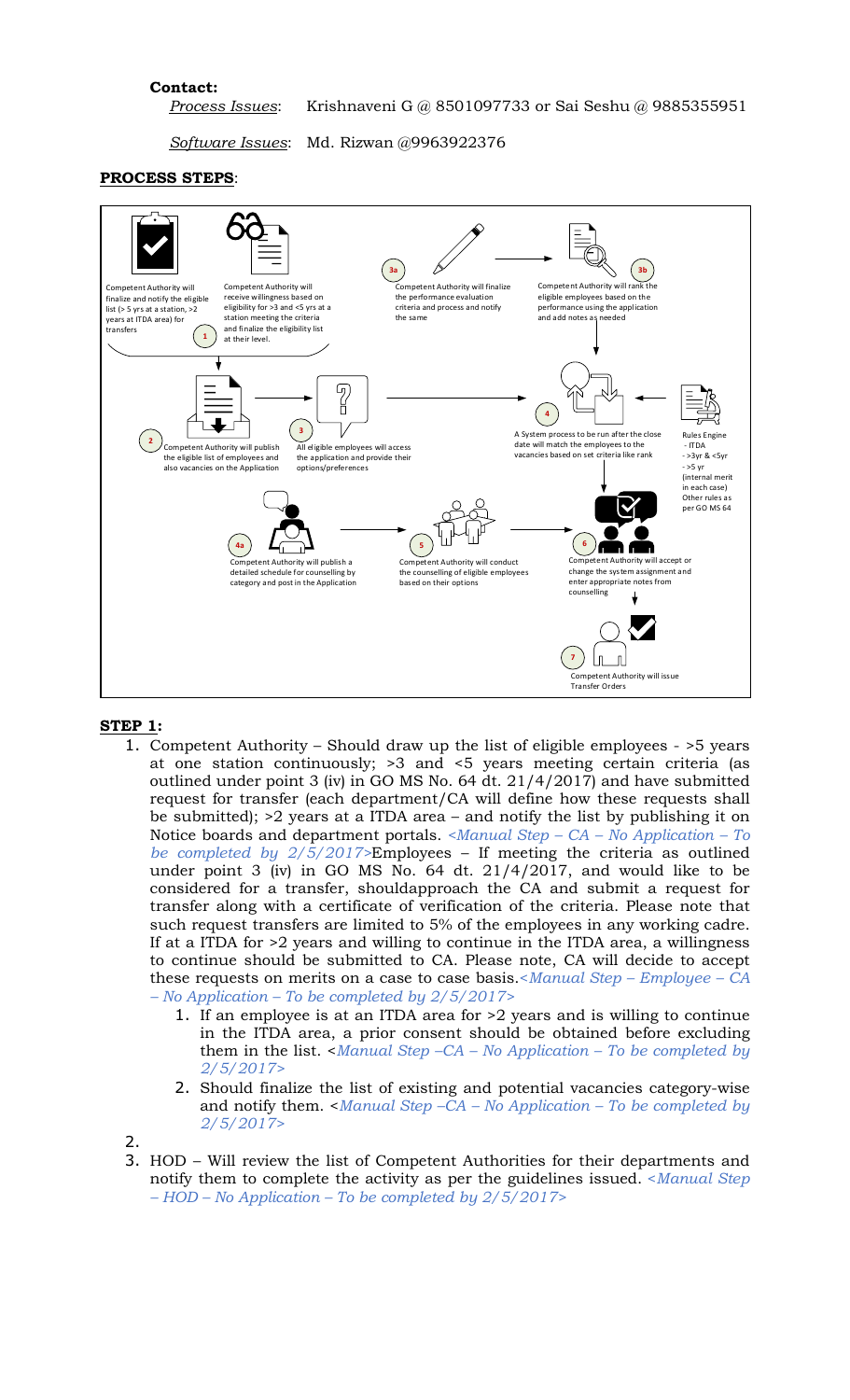- 1. Competent Authority Should login to the Online Employee Transfer Application at the URL provided and enter the list of eligible employees under each category along with all the required details online. CA should also enter the list of existing and potential vacancies category-wise online. *<Online Step – CA –Online Transfer Application – To be completed by 5/5/2017>*
- 2. Employees –Should approach CA for any changes if they believe they should be in the eligibility and are not appearing on the published list online; if they believe their profile data is wrong; if they do not see any expected vacancy online; if they have any questions on the vacancies published etc. <Continuous>
- 3. HOD Should review the lists submitted by CAs and ensure that they are accurate and are in compliance with the orders stated in GO MS No. 64 dt. 21/4/2017. <Continuous>

### **STEP 3**:

- 1. Competent Authority Should evolve performance criteria for each category of employees and notify the same through notice boards and department portals. Where needed/required, CA should instruct the concerned employees to submit self-appraisal. *<Manual Step – CA – No Application – To be completed by 2/5/2017>*
- 2. Employees –All eligible employees should login to the Online Employee Transfer Application at the URL provided and verify their basic details and submit their options/preferences to the list of vacancies related to them. At least 3 (three) preferences should be submitted. Employee is permitted to submit preferences for all the published vacancies if they desire to. If they desire to or are required to as instructed by the CA, they can submit their self-appraisal on the application in a PDF format as an attachment. A report of employee preferences will be published in the reports section of the Online Employee Transfer Application. *<Online Step – Employee –Online Transfer Application – To be completed by10/5/2017>*
- 3. Competent Authority Should rank the employees in a merit order on the Online Employee Transfer Application based on the performance criteria evolved. Merit order is separate for each grouping of eligible employees - >5 years; >3yrs and <5yrs and >2yrs at ITDA area. Where desired, CA can attach a performance document in PDF format against the employee details. *<Online Step –CA –Online Transfer Application – To be completed by10/5/2017>*

### **STEP 4**:

- 1. Competent Authority Should draw up a detailed counselling schedule for each category with a date, venue and time slot. The same shall be published on the notice boards and department portals in addition to entering the same on the Online Employee Transfer Application. *<Online Step – CA – Online Transfer Application – To be completed by11/5/2017>*
- 2. System –System will match the employees to the vacancies based on the preferences submitted by the employees and the rules engine (which will be an algorithm based on the process and orders in GO MS No.64 dt. 21/04/2017). The criteria will be applied inter-se within each grouping of employees and preferences as ordered in the GO MS No.: 64 dt. 21/04/2017. The match thus determined will be shown against the Employee on the Online Employee Transfer Application for the CA to review, Accept and Reject. In case of a Rejection a reason should be specified. *<Online Step – System – Online Transfer Application – To be completed by14/5/2017>*

### **STEP 5**:

- 1. Competent Authority Should conduct counselling based on the published schedule and as per the prescribed norms. The details of counselling schedule, time slots, venue and eligible attendees as per the schedule will be published online. *<Manual Step – CA – No Application – To be completed by 20/5/2017>*
- 2. Employee Should attend the counselling as per the published schedule and the prescribed process. All employees eligible to be transferred and/or submitted a willing to be considered for transfer and if accepted should attend the counselling compulsorily. *<Manual Step – Employee – No Application – To be completed by 20/5/2017>*